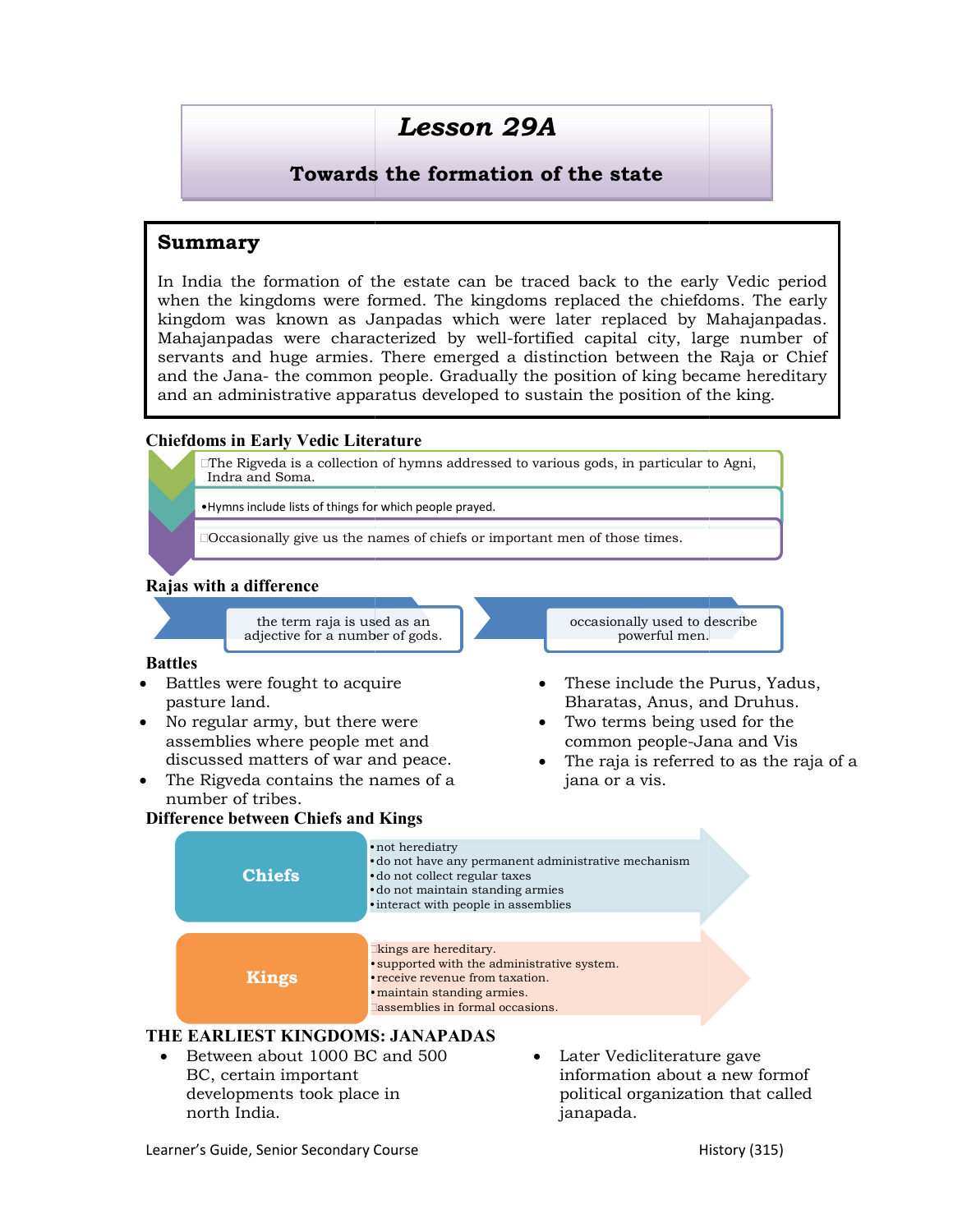Another distinctive feature of the janapadas was that the population living in these

territories was often classified according to varna.

## NEW WAYS OF BECOMING OF RAJA NEW WAYS OF

Position of the raja become hereditary

•Elaborate rituals rajasuya and the asvamedha were performed

Raja declared his power during sacrifices.

#### THE BEGINNINGS OF AN ADMINISTRATIVE SYSTEM

- One of the rituals frequently described in later Vedic text in the rajasuya.
- Rajasuya mention a ritual known as the ratni namhavimsi.
- This is a ritual in which the raja was expected to make offerings in the homes of ratnins. described in later Vedic text in the<br>
rajasuya.<br>
Rajasuya mention a ritual known as<br>
the ratni namhavimsi.<br>
This is a ritual in which the raja was<br>
expected to make offerings in the<br>
homes of ratnins.<br>
They were officials
- They were officials of the raja.
- There is no mention of regular salaries being paid to these "officials."
- They might be the nucleus of the later  $\bullet$ administrative system.

#### RESOURCES FOR THE RAJA

- The main ways in which the raja could acquire resources was through battle, and through gifts
- These gifts, often referred to as bali, could be demanded on rituals occasions

#### MAHAJANAPADAS

- By about 500 BC, some janapadas became more powerful than the others and were now known as mahajanpadas They might be the nucleus of the later and main ways in which the raja could acquire resources was through battle, and through gifts and through gifts and through gifts and through gifts and through  $\bf H\Delta J\bf ANAPADAS$  and or i
- Buddhist and Jaina text provide us with lists of 16 mahajanapadas

#### FORTIFIED CITIES

- Almost all Mahajanapadas had a capital city.
- These settlements were fortified with huge walls of wood, brick or stone.
- These cities sustained their livelihood by the agriculture and iron industry

#### NEW ARMIES

- Army of mahajanpadas were organized differently.
- Soldiers in the new army were paid regular salaries and maintained by the king throughout the year
- scale.
- Iron industry provided good weapons REGULAR TAXES For distinctive feature of the the corrections was often classified<br>
pulation living in these<br>
pulation is the secome hereditary<br> **Elaborate rituals rajasuya and the asyamedha were performed**<br> **Elaborate rituals rajasuya a** 
	- Taxes on crops: taxes on crops were fixed at 1/ 6th of the produce.
	- $\bullet$  These taxes were called a bhaga.
	- Taxes on crafts: This was usually in the form of labour demands.
	- Taxes on goods that were bought and Taxes on goods that were bought and<br>sold through trade was another form of taxation.

#### MAGADHA AND ITS RULERS RULERS

- Magadha became the most important mahajanapada in about two hundred years. Magadha became the<br>mahajanapada in abo<br>years.<br>Geography of Magadh
- Geography of Magadha provided protection from external attacks.
- Magadha had two very powerful Magadha had two very powerful<br>rulers, Bimbisara and his son Ajatashatrum
- Mahapadma Nada was another important ruler of Magadha.
- He extended his controlup to the northwest part of the subcontinent

#### GANA SANGHAS

- **EDENTIFINDS OF AN EXAMPION**<br> **EDENTIFIES STYLES SO FAN EXAMPION** SOME CHECT THE CHECT INTERFERENT CONDITIONS TO CONDUCT INTERFERENT CHECT INTERFERENT CONDUCTS IN EXAMPION 1. This is a retual line which is the product of While many mahajanapada were ruled by individuals rajas, some were under a different form of government, and were known as ganasanghas. northwest part of the subcontinent<br>**IA SANGHAS**<br>While many mahajanapada were<br>ruled by individuals rajas, some were<br>under a different form of government,<br>and were known as ganasanghas.
	- These rajas performed rituals together.
	- These rituals were not like the Vedic sacrifices.
	- They also met in assemblies, and They also met in assemblies, and<br>decided what had to be done and how, through discussion and debate.
	- $\bullet$  All the land of the gana sanghas was owned by all the rajas together (jointly).